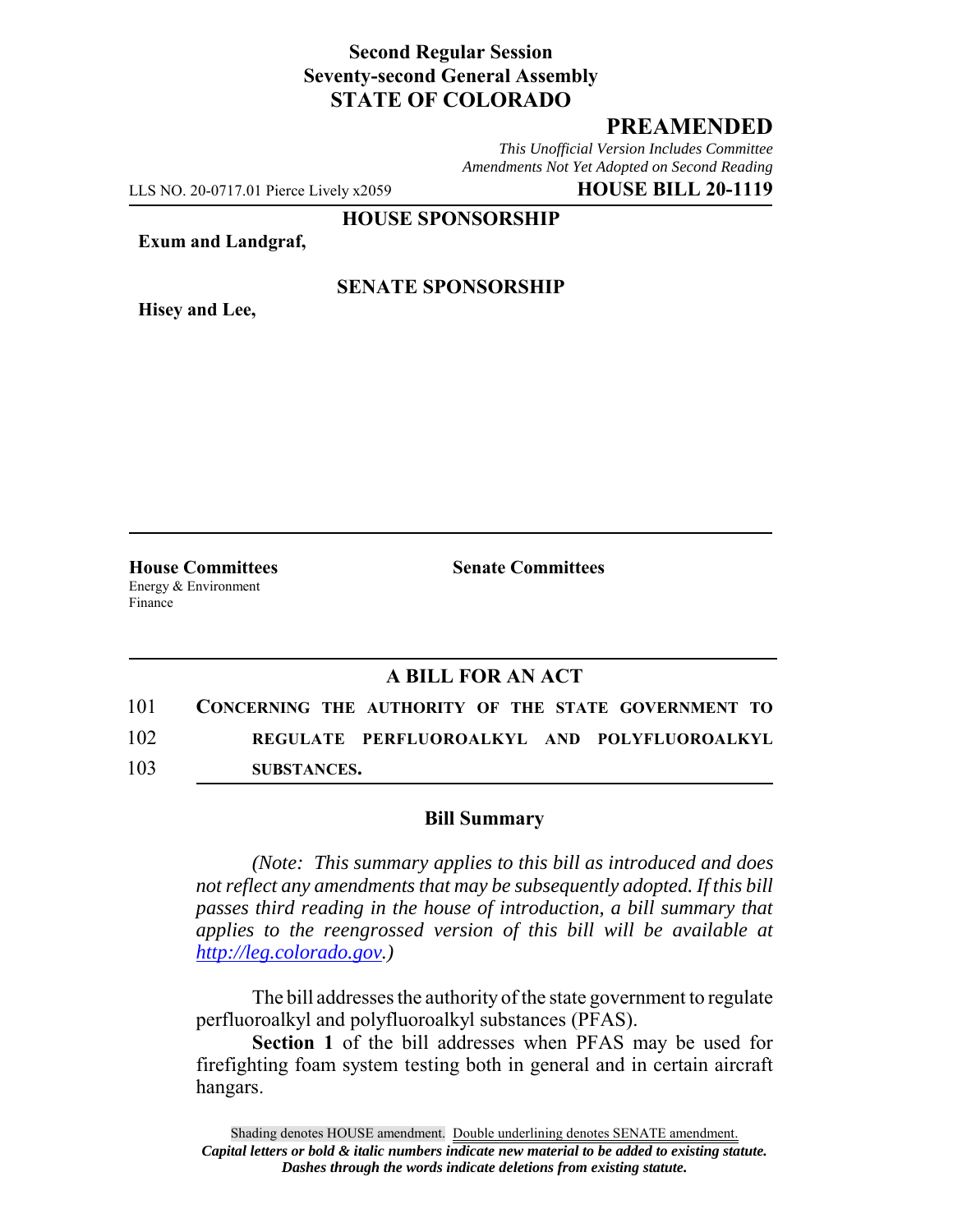**Section 2** grants the department of public health and environment the power to adopt and enforce standards and regulations that require public drinking water systems to sample drinking water supply sources and finished drinking water for PFAS.

**Section 3** clarifies that the water quality control commission may set standards related to PFAS in surface water and groundwater and may require wastewater systems to collect PFAS data relevant to the commission setting PFAS standards.

**Section 4** requires the solid and hazardous waste commission to promulgate rules for a certificate of registration for any facility or fire department that possesses PFAS in firefighting agents or firefighting equipment and for standards for the capture and disposal of PFAS in firefighting agents or firefighting equipment.

 *Be it enacted by the General Assembly of the State of Colorado:* **SECTION 1.** In Colorado Revised Statutes, 24-33.5-1234, **add** 3 (4), (5), and (6) as follows: **24-33.5-1234. Training restrictions with certain firefighting foams - penalty - exemptions - definitions - repeal.** (4) AS OF AUGUST 2, 2019, ANY TESTING AT A STRUCTURE THAT IS USED FOR THE STORAGE OR MAINTENANCE OF AIRCRAFT IS EXEMPT FROM THE FIREFIGHTING FOAM 8 FIRE SYSTEM TESTING RESTRICTIONS IN SUBSECTION (1) OF THIS SECTION, SO LONG AS: (a) THE STRUCTURE IS LOCATED IN AN AIRPORT THAT: (I) HAS BEEN CERTIFIED BY THE FEDERAL AVIATION 12 ADMINISTRATION IN ACCORDANCE WITH 14 CFR 139; (II) IS WITHIN THE STATE OF COLORADO; AND 14 (III) HAS CONSTRUCTED CONTAINMENT SYSTEMS CAPABLE OF CAPTURING ALL DISCHARGED FIREFIGHTING FOAM FOR SUBSEQUENT DISPOSAL IN ACCORDANCE WITH APPLICABLE STATE AND FEDERAL REGULATIONS; AND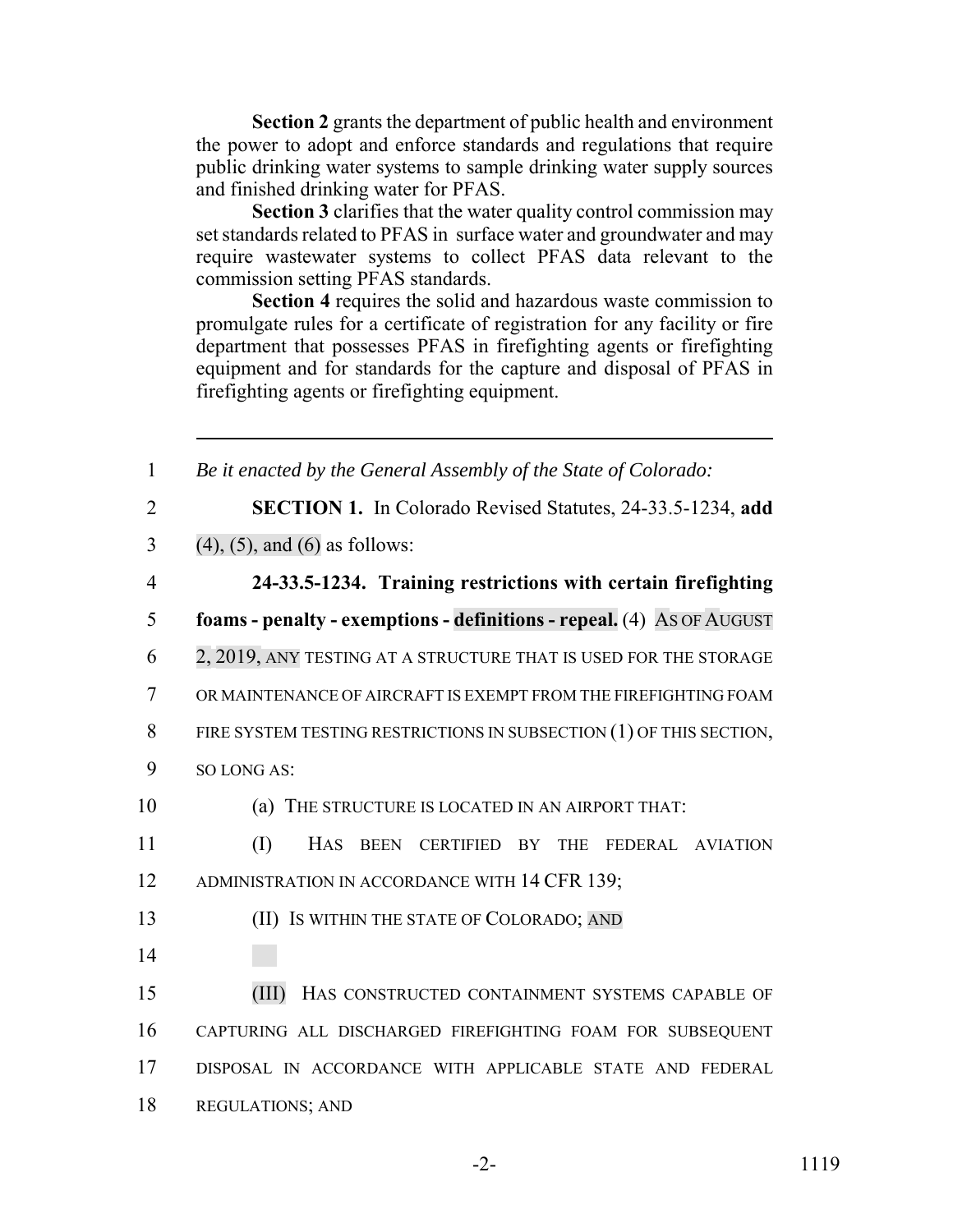(b) THE FIREFIGHTING FOAM TESTING OCCURS:

 (I) AS REQUIRED BY THE STANDARDS OF THE NATIONAL FIRE PROTECTION ASSOCIATION, AS STATED IN THE STANDARD ON AIRCRAFT HANGARS NFPA 409, 2016 EDITION, REVISED 2011, AS AMENDED;

(II) AS REFERENCED IN THE APPLICABLE BUILDING CODES;

(III) AS REQUIRED BY INSURANCE CARRIERS;

 (IV) IN ACCORDANCE WITH MANUFACTURER RECOMMENDATIONS FOR THE MAINTENANCE OF FIREFIGHTING FOAM SYSTEMS; AND

 (V) AFTER THE SOLID AND HAZARDOUS WASTE COMMISSION PROMULGATES RULES UNDER SECTION 25-15-302 (3.2), IN ACCORDANCE WITH THE RULES FOR THE CAPTURE AND DISPOSAL OF PERFLUOROALKYL AND POLYFLUOROALKYL SUBSTANCES PROMULGATED BY THE SOLID AND HAZARDOUS WASTE COMMISSION UNDER SECTION 25-15-302 (3.2).

 (5) ANY PERSON OR FIRE DEPARTMENT WHO POSSESSES A CERTIFICATE OF REGISTRATION ISSUED IN ACCORDANCE WITH SECTION 25-15-302 (3.2) IS EXEMPT FROM THE FIREFIGHTING FOAM TESTING 17 RESTRICTIONS IN SUBSECTION (1) OF THIS SECTION.

 (6) SUBSECTIONS (4) AND (5) OF THIS SECTION ARE REPEALED, EFFECTIVE JANUARY 1, 2023.

 **SECTION 2.** In Colorado Revised Statutes, 25-15-302, **add** (3.2) as follows:

 **25-15-302. Solid and hazardous waste commission - creation - membership - rules - fees - administration - definition.** (3.2) (a) THE COMMISSION SHALLPROMULGATERULES ESTABLISHING A CERTIFICATE OF REGISTRATION FOR ANY FACILITY, FIRE DEPARTMENT, OR LESSEE THAT USES ORSTORES PERFLUOROALKYL AND POLYFLUOROALKYL SUBSTANCES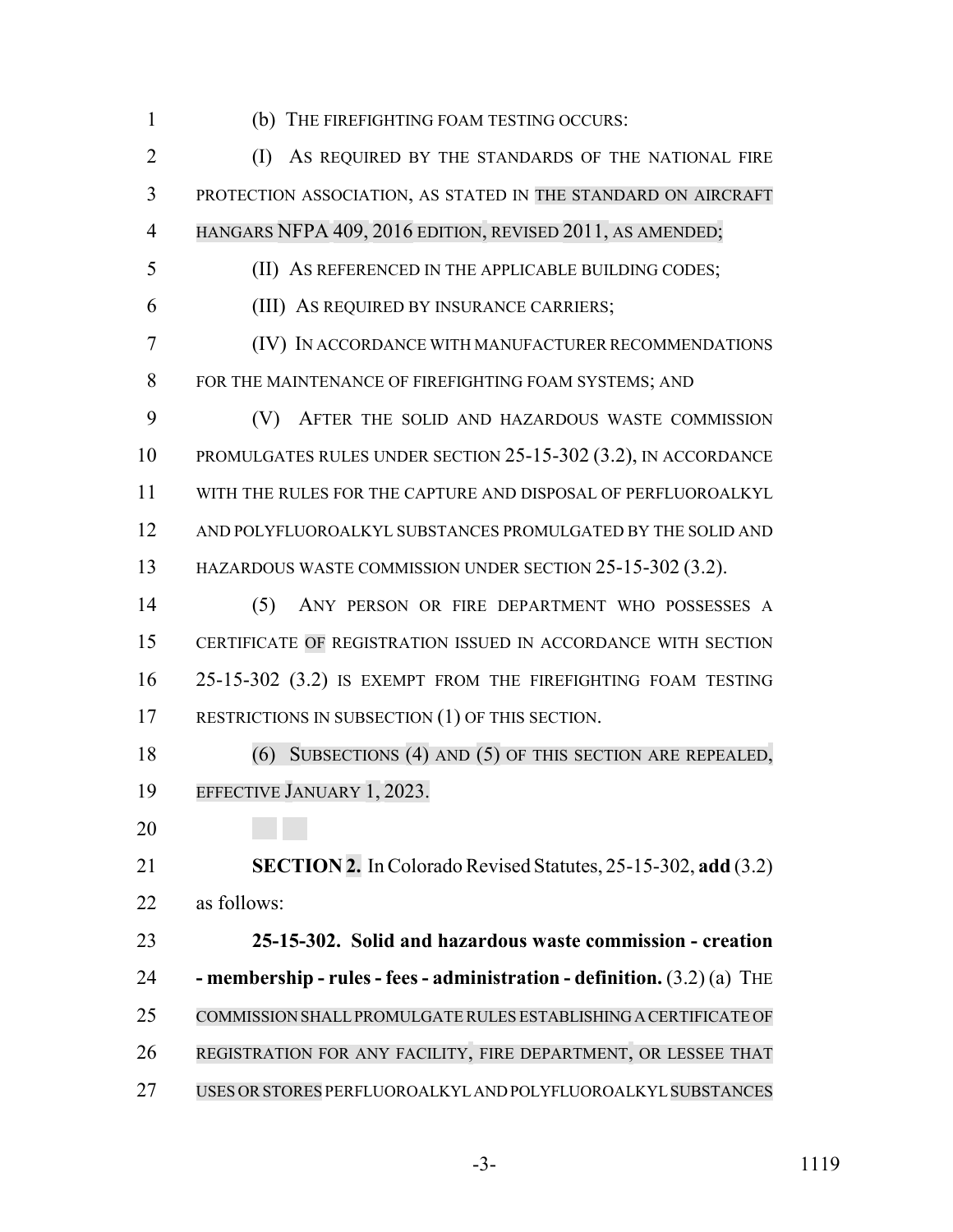1 IN ITS OPERATIONS, ESTABLISHING STANDARDS FOR THE CAPTURE AND DISPOSAL OF PERFLUOROALKYL AND POLYFLUOROALKYL SUBSTANCES, AND SETTING PENALTIES FOR NOT OBTAINING SUCH A CERTIFICATE OF REGISTRATION OR FOLLOWING SUCH STANDARDS FOR THE CAPTURE AND DISPOSAL OF PERFLUOROALKYL AND POLYFLUOROALKYL SUBSTANCES. THE COMMISSION SHALL TAKE INTO ACCOUNT COSTS, TECHNOLOGICAL FEASIBILITY, AND THE POSSIBILITY OF EMERGENCY SITUATIONS FOR ANY RULES IT PROMULGATES.

 (b) ANY FACILITY OR FIRE DEPARTMENT THAT USES OR STORES PERFLUOROALKYL AND POLYFLUOROALKYL SUBSTANCES IN ITS OPERATIONS MUST OBTAIN THE CERTIFICATE OF REGISTRATION CREATED 12 UNDER SUBSECTION (3.2)(a) OF THIS SECTION EITHER BEFORE JUNE 1, 2021, OR SIX MONTHS AFTER IT FIRST OBTAINS PERFLUOROALKYL AND POLYFLUOROALKYL SUBSTANCES, WHICHEVER IS LATER.

 (c) IN ORDER TO OBTAIN THE CERTIFICATE OF REGISTRATION CREATED UNDER SUBSECTION (3.2)(a) OF THIS SECTION, A FACILITY OR FIRE DEPARTMENT MUST PROVE THAT IT FOLLOWS THE STANDARDS FOR THE CAPTURE AND DISPOSAL OF PERFLUOROALKYL AND POLYFLUOROALKYL SUBSTANCES CREATED UNDER SUBSECTION (3.2)(a) OF THIS SECTION.

21 (d) NO FACILITY, FIRE DEPARTMENT, OR LESSEE SUBJECT TO FEDERAL RULES AND REGULATIONS THAT POSSESSES PERFLUOROALKYL AND POLYFLUOROALKYL SUBSTANCES SHALL BE SUBJECT TO ANY PENALTIES UNDER THIS SECTION FOR NOT OBTAINING A CERTIFICATE OF REGISTRATION UNLESS THERE HAS BEEN A SUFFICIENT OPPORTUNITY TO APPLY FOR AND RECEIVE A CERTIFICATE OF REGISTRATION.

(e) AS USED IN THIS SECTION, UNLESS THE CONTEXT OTHERWISE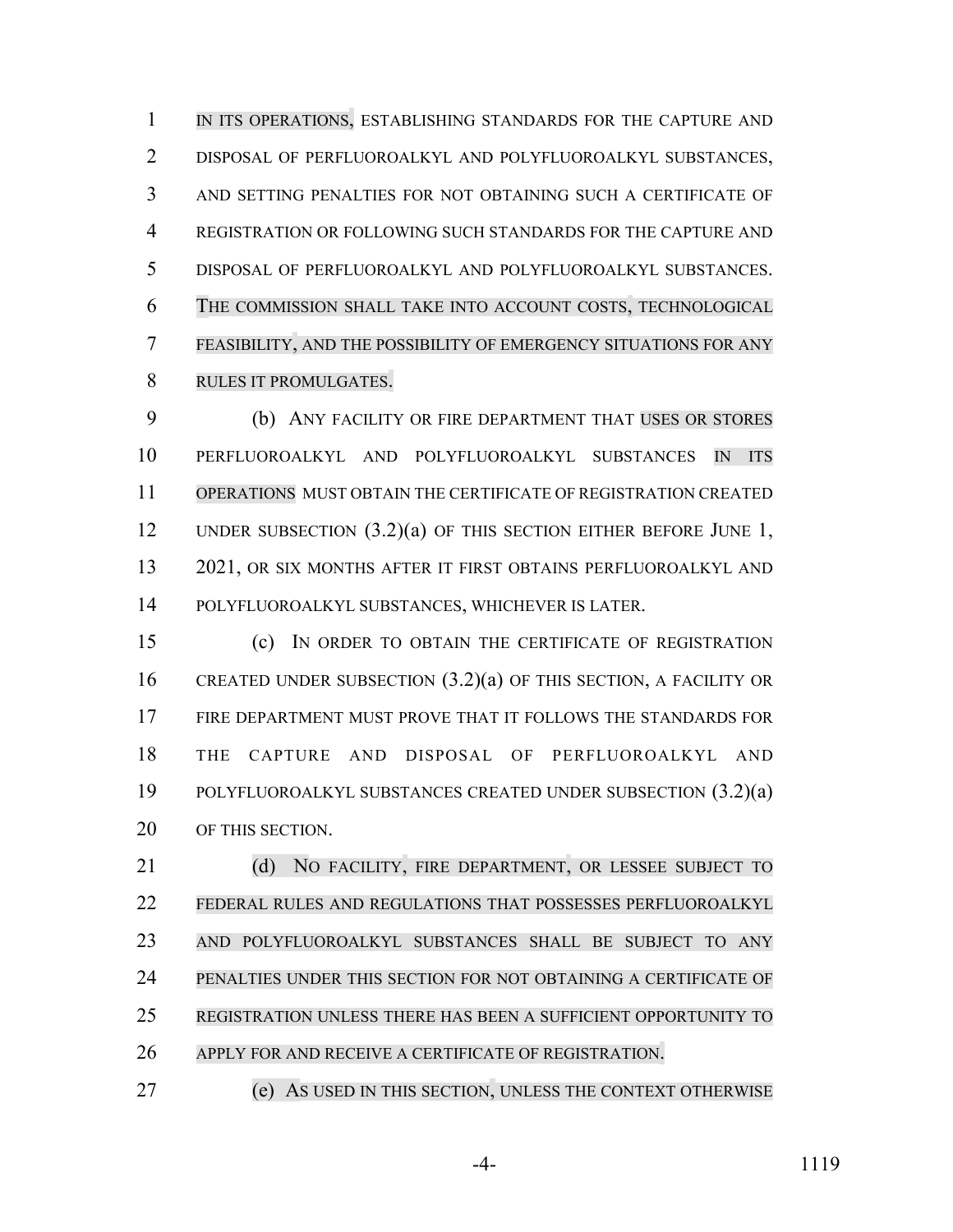REQUIRES:

 (I) "PERFLUOROALKYL AND POLYFLUOROALKYL SUBSTANCES" MEANS CLASS B FIREFIGHTING FOAM, AS DEFINED IN SECTION 25-5-1302 (2), THAT CONTAIN A CLASS OF FLUORINATED ORGANIC CHEMICALS CONTAINING AT LEAST ONE FULLY FLUORINATED CARBON ATOM.

 (II) "USES OR STORES" MEANS ACTUAL AND INTENTIONAL OWNERSHIP OR CONTROL OF PERFLUOROALKYL AND POLYFLUOROALKYL SUBSTANCES. "USES OR STORES" DOES NOT MEAN THE INTERCEPTION OR ACCUMULATION OF PERFLUOROALKYL AND POLYFLUOROALKYL SUBSTANCES IN WATER TREATMENT FACILITIES AND DOMESTIC WASTEWATER FACILITIES.

 **SECTION 3.** In Colorado Revised Statutes, **add** 25-5-1309 as follows:

 **25-5-1309. Restriction on the use of certain firefighting foam at certain airports - definitions.** (1) BEGINNING JANUARY 1, 2023, THE USE OF CLASS B FIREFIGHTING FOAM THAT CONTAINS INTENTIONALLY ADDED PERFLUOROALKYL AND POLYFLUOROALKYL SUBSTANCES SHALL BE PROHIBITED AT STRUCTURES USED FOR THE STORAGE OR MAINTENANCE OF AIRCRAFT WHERE THE STRUCTURE IS LOCATED IN AN AIRPORT THAT: (a) HAS BEEN CERTIFIED BY THE FEDERAL AVIATION 21 ADMINISTRATION IN ACCORDANCE WITH 14 CFR 139; AND 22 (b) Is WITHIN THE STATE OF COLORADO. 23 (2) AS USED IN THIS SECTION, "CLASS B FIREFIGHTING FOAM" AND "PERFLUOROALKYL AND POLYFLUOROALKYL SUBSTANCES" HAVE THE SAME MEANING AS THEY ARE DEFINED IN SECTION 25-5-1302.

**SECTION 4. Safety clause.** The general assembly hereby finds,